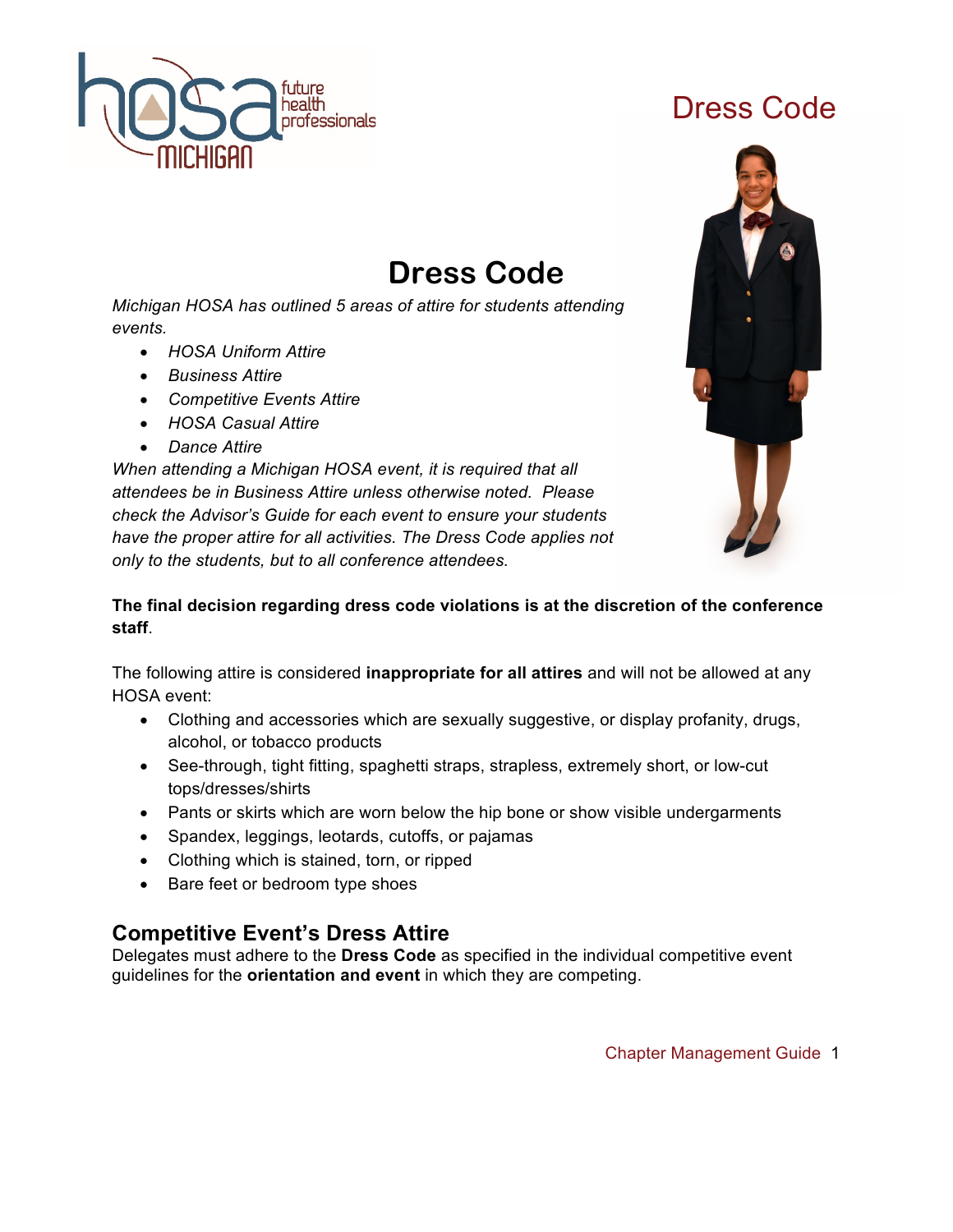

### **HOSA Casual**

Longer length shorts (no short shorts), capri's, neat jeans (no holes showing skin), polo shirts, sweatshirts, HOSA or appropriate t-shirt and casual footwear such as flip-flops, tennis shoes, etc.

#### **Business Attire**

Conference delegate attire should be proper and appropriate since it reflects directly upon the State Association and National HOSA. Conference delegates must wear HOSA uniform or appropriate business attire to all conference activities, unless otherwise noted, other than the general sessions, where HOSA attire is required.

Business attire may include:

- Khaki pants and/or slacks
- Dress pants of different lengths that are part of a suit/ensemble may be acceptable but "shorts" are not acceptable.
- Polo Tops, Button Down Shirts (Oxfords)
- For females-tops may also include appropriate blouses and/or sweaters
- Dresses

No denim clothing or canvas shoes will be acceptable. Denim pants in colors other than blue are not permitted. Blue jean skirts and dresses are NOT acceptable.

Under no circumstances will blue jeans, shorts, or other casual attire be accepted. Delegates dressed in such casual attire will not be permitted to participate in official HOSA conference meetings.

### **HOSA Uniform Attire**

Tailored navy blazer with emblem affixed over the heart.

- Shirt/blouse for females (white tailored or short-sleeve white jewel neck shell)
- Shirt for males white closed-neck, man-tailored dress shirt, suitable for use with a tie
- Accent for female members maroon HOSA scarf or tie is optional, but not required
- Accent for male officers navy or maroon long tie
- Matching navy slacks for males and matching navy slacks or skirts for females
- **Closed-toe** blue or black shoes (hose optional)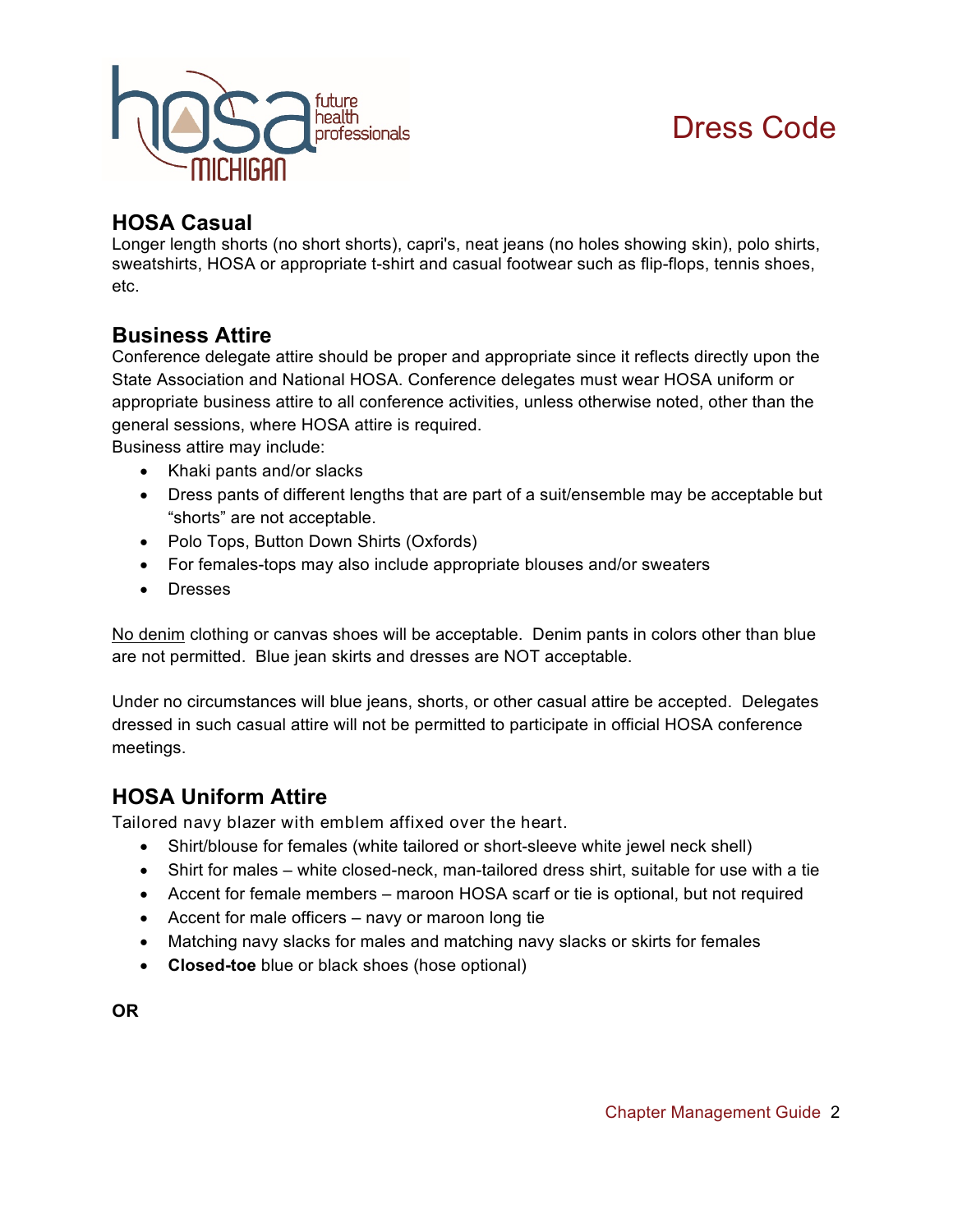

- **Black or navy blue suit with a white shirt**
- **Closed-toe** blue or black shoes (hose optional)
- Male members **MUST** wear a tie.
- Female members may choose to wear knee-length skirt or slacks. No Dresses.

### **Dance Dress Code**

HOSA t-shirt. Shirts may not be tied around the waist or shoulders. Requiring students to wear a HOSA shirt helps us identify quickly whether or not the student is a HOSA student and helps us keep non-HOSA members from attending our dances.

Students may wear clean jeans. Holes or cuts in them which shows skin is not acceptable. No underwear or midriffs showing at any time. Students are not allowed to roll up the pant legs on their jeans. No Capri's, no cut-off jeans, no shorts allowed. Students must wear their HOSA conference name badge where it can be easily read.

### **Tips for Dress Code Success:**

No dress code can cover all contingencies so HOSA members must use a certain amount of judgement in their choice of clothing to wear. HOSA members who experience uncertainty about acceptable HOSA attire should ask his/her HOSA local or state advisor.

Here are a few more tips to help you understand the HOSA Dress Code.

- Casual tank or tube tops, t-shirts, sweat pants/shirts, or tennis shoes are never acceptable
- Clothing that works well for the beach, yard work, dance clubs, exercise sessions, and sports contests is **NOT** appropriate for HOSA events, meetings, and conference sessions.
- Clothing that reveals too much cleavage, your back, your chest, your stomach or your underwear is not appropriate for HOSA delegates.
- Clothing should be pressed and never wrinkled. Torn, dirty or frayed clothing is unacceptable. Any clothing that has words, terms, or pictures that may be offensive to HOSA delegates or guests is unacceptable.
- Open-toed shoes and heeled sandals are permitted with Business Attire. Flip-flops and Toms are not.